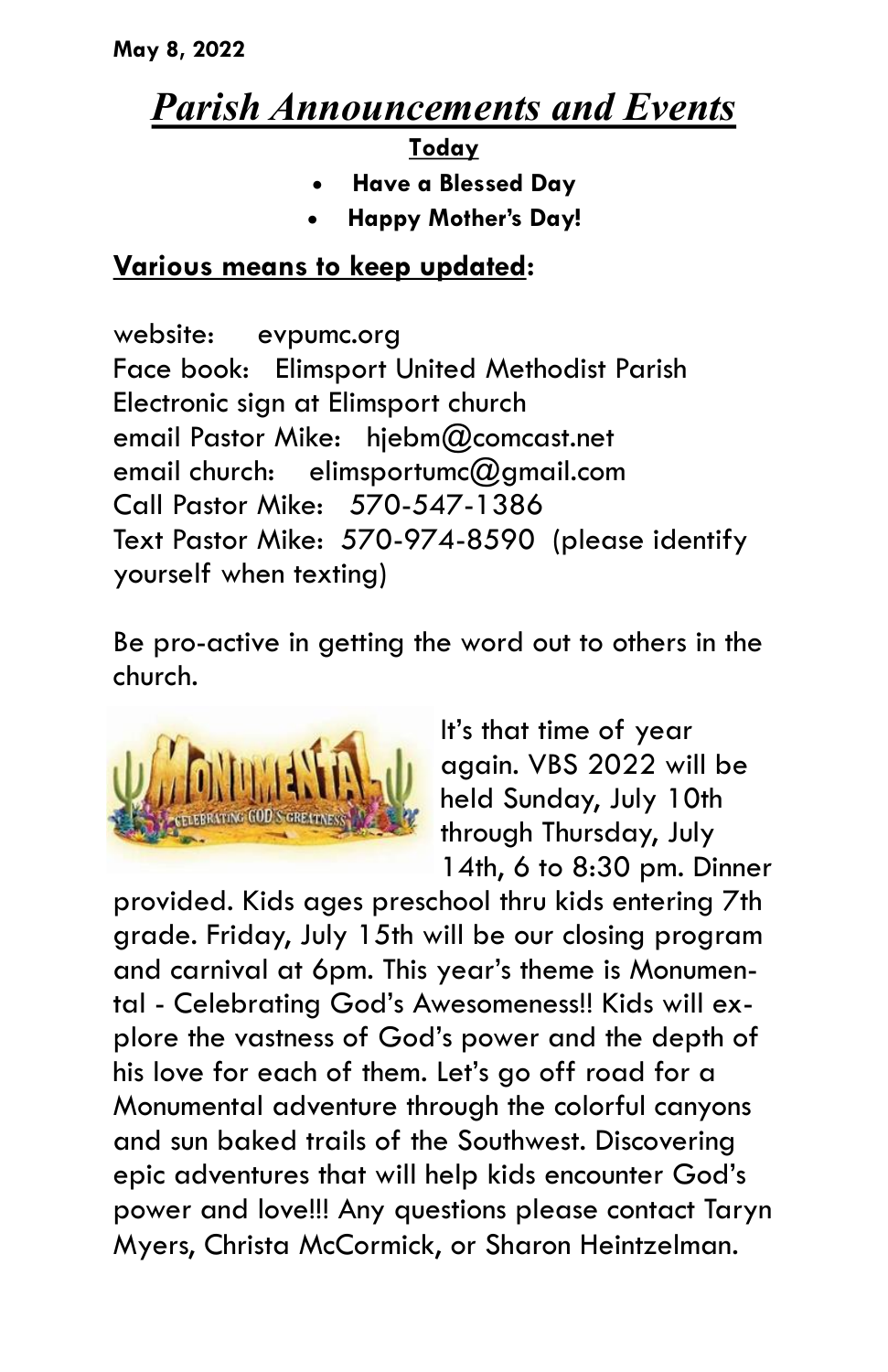If there is any information that is needed to be put in the bulletin, please do not hesitate to contact Jackie, the church secretary at 570-547-7182 (before 8 pm) or by emailing the church at elimsportumc@gmail.com. **Do not** 



**call or text Pastor Mike. Please have information to me by Wednesday morning.**

PPRC Committee Meeting Scheduled for Tuesday, May 24th at 6:30pm at the Elimsport Church.



PPRC Committee members are Lauren Bryson, Christa McCormick, Retta Moore, Jeremy Kennedy, Charlie Ulrich; and Gary Taylor.

There will be a Blood drive on Tuesday, June 7th from 2-7 in the Fellowship Hall.



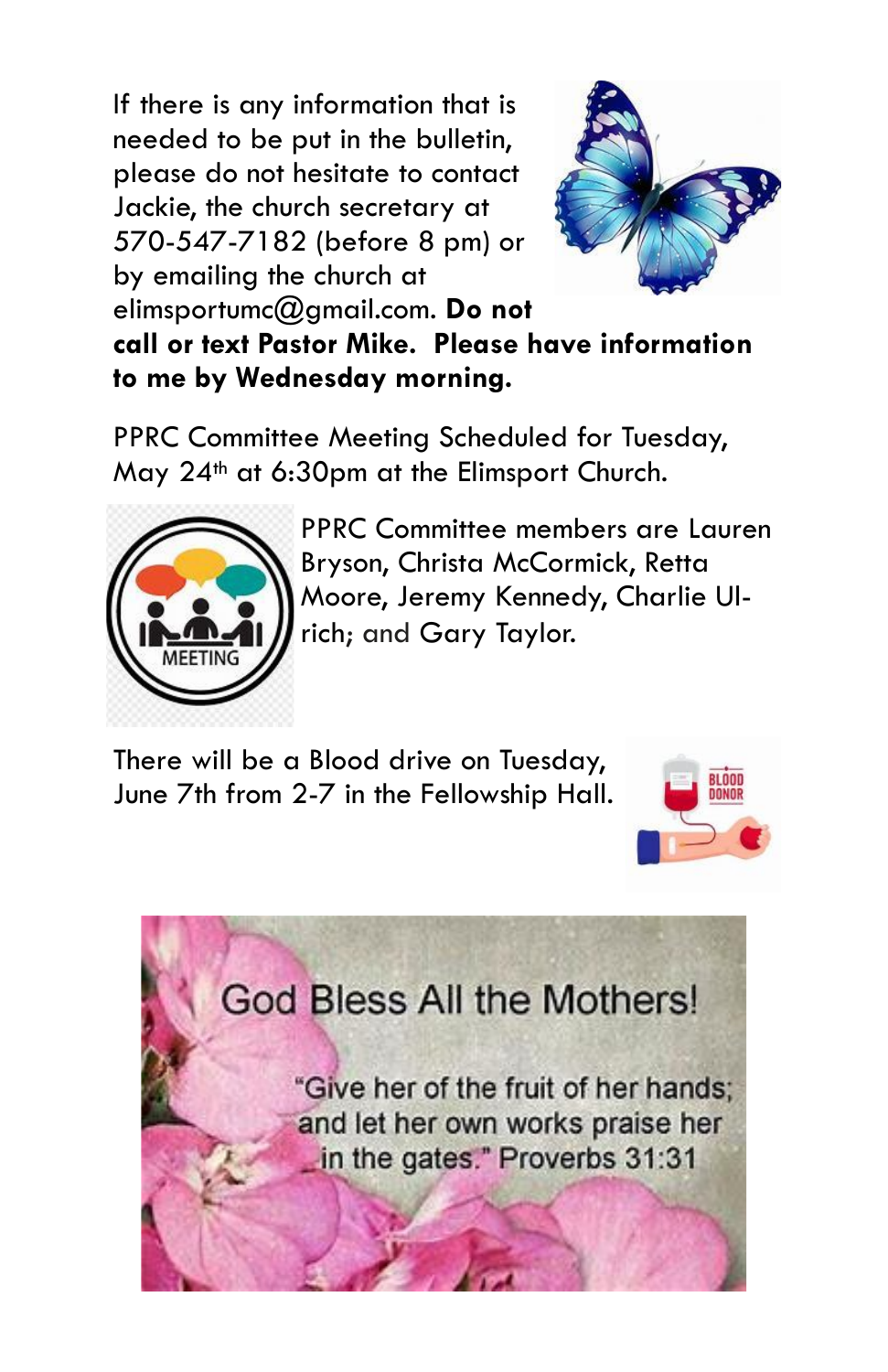## *Elimsport*

*Worship 9:00 Sunday School 10:30*

**Mission Statement at Elimsport UMC**

**We gather together as a community of Christian believers to worship, fellowship, and to learn more about God. By the unity of the Spirit and the support of each other, we are able to reach out to the community and the world.**

Acolyte Schedule:

| 5/8/22  | <b>Jackson &amp; Garett</b>    |
|---------|--------------------------------|
| 5/15/22 | <b>Mallorie &amp; Mitchell</b> |
| 5/22/22 | Samuel & Jackson               |
| 5/29/22 | Elizabeth & Mallorie           |



Wednesday morning breakfast at the Elimsport church is from **7:30 am to 9:30** am.



Administrative Council will meet tomorrow evening at 6:30.